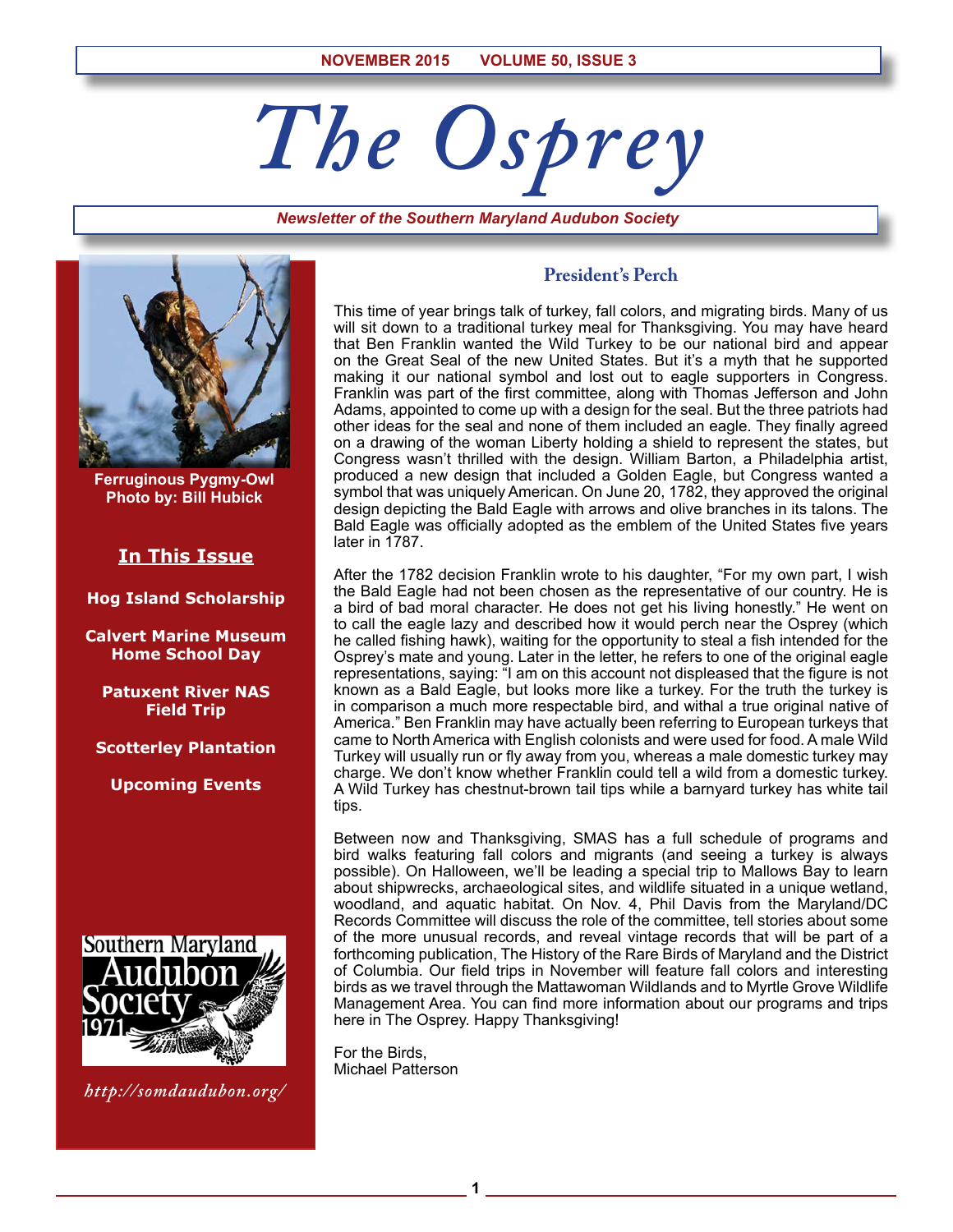# **Share Nature: Educator's Week Hog Island by Lori Cole**

The soft images of boats in the fog; briny scent in the air; the sounds of the water lapping on the Maine shore; and the Chickadee's morning call - began an inspiring and memorable week this summer. I was privileged enough to receive a full scholarship from the Southern Maryland Audubon Society to attend the Hog Island Audubon Camp, Share Nature: Educator's Week, July 19 – 24. Hog Island is located in Muscongus Bay in Bremen, Maine. Mabel Todd purchased most of the island and saved it from lumbering. It was a wildlife sanctuary for people to appreciate nature, but also a place she could write. Her daughter Millicent Todd Bingham, along with the National Audubon Society, conserved it in 1935 and has provided nature educational camps since 1936. The 330 acres of Hog Island is home to over 150 species of birds, of which the camp recorded at least 68 species collectively for the week.

As an educator, my impressions of the week will clearly indicate how well the program was designed for educators. After we arrived on the island, settled in, and were divided into four groups (Eider, Guillemot, Parula, and Tern), we began the first evening with a social hour that included an "ice-breaker" activity – personality bingo. The night activity was a habitat skit, where each group was given a habitat and we had to act it out without any talking. We didn't receive an itinerary for the program and this was a little unsettling and freeing at the same time. We would find out what the next day's itinerary was, generally, at the evening meal. Then you had to make a choice of which topic you wanted. No matter how many times we asked, if they would be repeated, the answer was "we'll see". None repeated. Even our seating arrangements during meals allowed for networking and additional instruction. The instructors had assigned seats at one end of each table and we were to switch our seats at each meal. This of course, allowed one to meet other participants, but also talk in more detail about a lesson with the instructor, or help to determine what lessons you wanted to attend. Some of the programs I selected, during the week, included Birds 101, Bird Sleuthing - Habitat Connections, Geology, and Story Telling with Images and Sound. There were optional early morning and night programs that I participated in. The morning activities included photography and bird banding, while the night activities were a sensory night hike, viewing moth collecting system, and viewing Saturn's rings. Of course there were scheduled evening programs which included sing-a-longs, skits, 2 speakers (Stephen Kress (Director of Puffin Project) and Dr. Chandra Taylor Smith (Vice President of Community In Conservation and Education with the National Audubon Society), and a trio of rotated activities (bioluminescence, astronomy, and music).

There were two all days trips, one was a boat trip out to Eastern Egg Rock with lunch and a hike on Harbor Island; the other was a hike around Hog Island. The Eiders (my

group), and Parula, went on the first boat trip out to Eastern Egg Rock. This was where puffins were reintroduced, so we not only spotted Atlantic Puffins, but Arctic, and Roseate Terns, Black Guillemot, Common Murre, and several gull species, despite the fog. I am also impressed by the years of dedication Stephen Kress and Pete Salmansohn have given to bring the puffins back. Stephen and other researchers use the decoy and recording method to help other species of birds return to native locations. Researchers and students continue monitoring the current 148 pairs by spending days on end sitting in a blind. When I got my photos back, I realized that the bird blinds on the island we occupied were with researchers. After lunch, again choices to take the adventurous hike around the island; rambling naturalist hike; short hike to the top of the island; or my choice, the edible hike. The habitats we explored included spruce/fir forest, freshwater marsh, rocky shoal, and field. Being an edible hike, we tasted goose berries, raspberries, and mustard radish root, just to name a few. We climbed through a cave and in a field, we spent time listening to a variety of birds like the Gray Catbird, warblers, and thrushes. We had a little extra adventure when we arrived at an unfamiliar shore, but we back tracked and followed the fairy houses and arrived safely at the boat.

I chose a spiritual and artistic insight into nature hike of Hog Island and during the afternoon was spent time on a tidal exploration. At the end of this hike, we sat under the trees quietly and reflected on what we had learned. What I realized was that I spent the whole week taking in all the lessons I could, that I didn't just relax and take in the nature.

All of the activities that were offered became overwhelming at times, but there were stand out ideas that stay with me today. The idea that I don't need to identify bird species, but recognizing body features, their location, and behavior is a beginning in understanding bird identification. We used familiar teaching techniques in various ways, such as, geology charades, migration obstacle course, habitat skit, sensory hike in the dark, and bird bingo. Above all, the enthusiasm that everyone wanted to share ideas and connect.

It also takes dedication on the part of the talented instructors, Pete Salmansohn the director, and volunteers that kept us fed and in clean housing, to make this camp such a success, my warmest thanks to all of you. When I applied for the SMAS scholarship, I hoped to have a better understanding of birds and to see puffins. This far exceeded my expectations and I want thank SMAS again for this wonderful experience. I strongly encourage others to experience what I have. There are ways to get financial assistance, like the scholarship I received, to help make this happen. Since I have returned, I have done a program on birds for my toddler program and pre-k program. I also have a Homeschool Day event at the end of October on Migration which will incorporate birds. In the near future, I will use what I have learned to improve our marsh programs at the Calvert Marine Museum.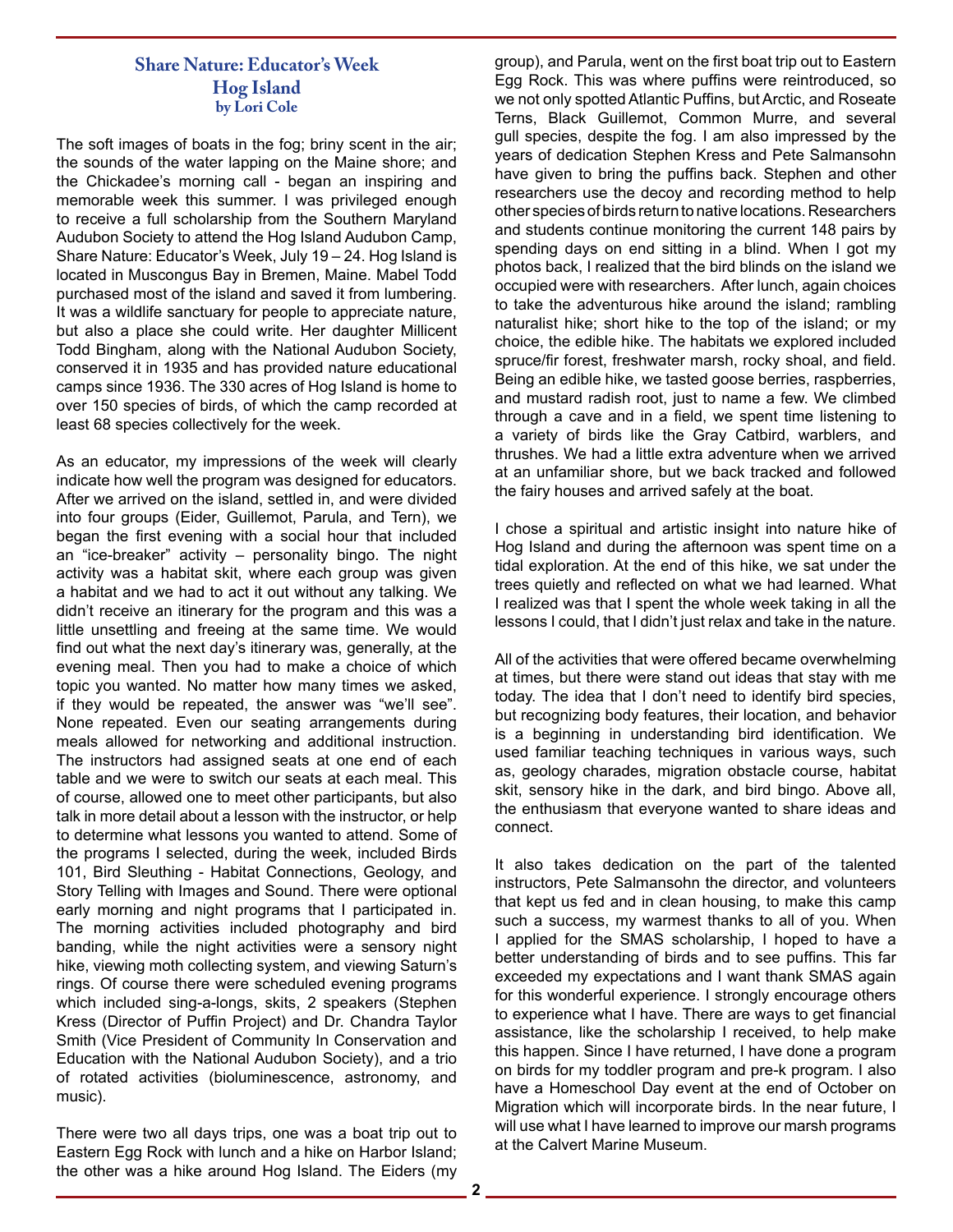# **Hog Island Scholarship**

The Southern Maryland Audubon Society is now accepting applications from Southern Maryland teachers, naturalists, and environmental educators for a scholarship to attend a summer educational program on Hog Island in Maine. The scholarship, which is valued at approximately \$1,000, will cover tuition, room, and board. Travel expenses are the responsibility of the educator. Recipients will be able to choose either the "Field Ornithology" workshop to be held June 12-17, 2016 or the "Sharing Nature: An Educator's Week" workshop to be held July 17-22, 2016.

SMAS has a long history of raising funds in order to award these types of scholarships to local educators. Past winners have returned from their experience truly appreciative of the chance to learn from knowledgeable staff in a unique environment. For more information about these experiences, visit

http://projectpuffin.org/OrnithCamps.html

Applicants must be educators currently teaching in Southern Maryland. To apply, please send a one page letter explaining:

1) How you will benefit from the Hog Island opportunity

2) How you will use the workshop experience in your teaching to support the SMAS mission.

Your signed letter must contain your mailing address, email address, and phone number. Along with this letter, please include a signed letter of recommendation from your immediate supervisor describing your interests, abilities, and how the experience will benefit your organization and audience. Scholarship recipients will be required to submit a written report of their experiences within a month of their return. The deadline for applications is February 12, 2016. Please send application documents as attachments to:

Nicole Patterson, Education Committee Chair, SMAS smaseducationchair@gmail.com

## **Sotterley Plantation, September 27 by David Moulton**

The fields and forest trails of Sotterley Plantation continued to provide excellent St. Mary's County birding on field trip day. David Moulton and Mike Patterson lead a group of 8, all pleased to see that the promised rain didn't fall and the winds stayed light.

American Redstarts in the parking lot catalpas gave hope of a fallout, but while the day turned out to be very "birdy", with a total of 47 species, the only other warbler was a bright yellow, tail-flicking Palm Warbler cattle pond fence. Eastern Meadowlarks and Savannah Sparrows popped up out of the meadows. The spectacular Sotterley gardens yielded a Ruby-throated Hummingbird at the red salvia, and the Eastern Bluebird population has bounced back nicely from last winter's deadly freeze.

SMAS appreciates its collaboration with Sotterley Plantation, leading to increasing awareness of the excellent birding opportunities on this National Historic Landmark property and to the interest of Sotterley's wonderful staff in creating a variety of bird-friendly habitats and plant species.

# **Calvert Marine Museum Home School Day, Wednesday, October 28**

**Time:** 10 am – 2:30pm, scheduled activities begin at 10:30.

**Title:** Explores Migration

**Description:** Birds, stingrays, eels, and crabs are just a few animals that migrate to the Chesapeake Bay. Let's discover why animals move seasonally and where they go while they hear stories, make binoculars, play games, and other hands-on activities. Calvert Marine Museum is partnering with the Southern Maryland Audubon Society in our Fall Homeschool Day. Come meet Dr. Ernest Willoughby, an Ornithologist with SMAS.

**Home School Day:** Families of home schooled children come to participate in hands-on educational activities. The families bring all school aged children.

Activities: Can be either on-going or scheduled. Generally have an older and younger version of an activity or specify for older (5th -9th) or younger (pre  $k - 4$ th).

**Possible On-going activities:** stations set up around the museum and grounds.

• Craft: Make binoculars

• Migration Game – On-going - older/younger

Obstacle course with various problems migrating animals have on their journey. Change the animal/change the obstacles.

• Which Way Do We Go? – older/younger

An activity that uses a migration map and explores why animal relocate seasonally, many head south and some go north.

**Possible scheduled activities:** set up usually in the Harms Gallery or wherever appropriate. Many of these activities are scheduled twice, so groups aren't too big.

• Story Time – very young kids

Read various stories about animals that migrate.

• Bird 101 –older kids

You don't have to identify species to begin identifying birds. Observing body shape, what they are doing, and where they are located can help in bird identification.

• Meet an Ornithologist (older kids) - Q & A with an ornithologist.



**Eastern Bluebird Photo by: Bill Hubick**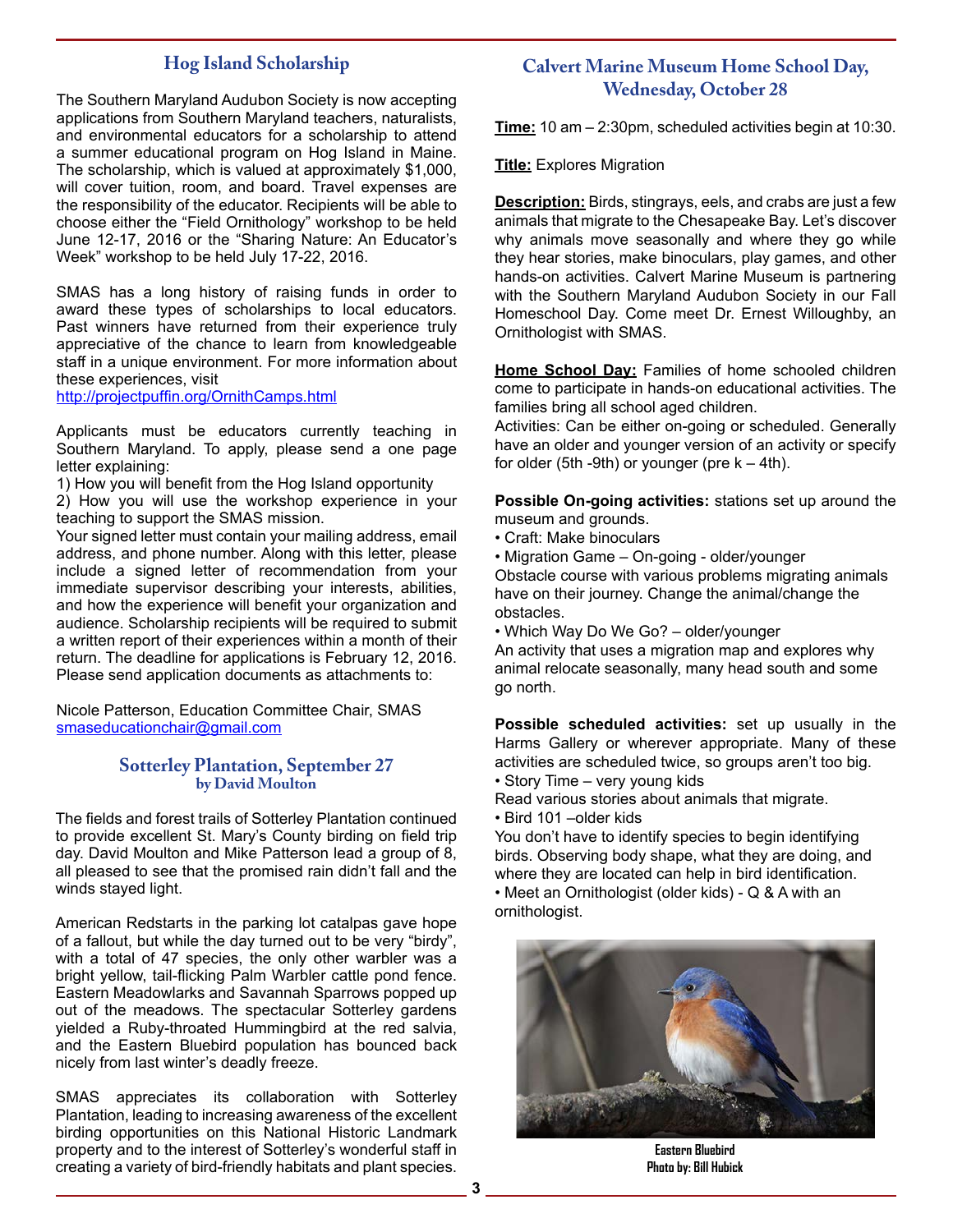# **NOAA: Areas in Wisconsin and Maryland identified as possible national marine sanctuaries**



Agency seeks public comment on Lake Michigan, Potomac River maritime heritage proposals

Left: Aerial view of Mallows Bay (Photo: Don Shomette). Right: A diver swims over the two masted schooner, Walter B. Allen. Left: Aerial view of Mallows Bay (Photo: Don Shomette). Right: A diver swims over the two masted schooner, Walter B. Allen.

During the 2015 Our Ocean Conference in Valparaiso, Chile, President Barack Obama today announced that, for the first time since 2000, two new national marine sanctuaries have been identified by NOAA for possible designation under the National Marine Sanctuaries Act. NOAA is now seeking comment on the proposals.

In Wisconsin, an 875-square mile area of Lake Michigan, with waters extending from Port Washington to Two Rivers received tremendous support from the community, and was identified for possible designation. The nominated area contains a collection of 39 known shipwrecks, 15 of which are listed on the National Register of Historic Places.

Mallows Bay in Maryland is a 14-square mile area of the tidal Potomac River, adjacent to Charles County. Nearly 200 vessels spanning from the Revolutionary War through the present are found in the area, including the remains of the largest "Ghost Fleet" of World War I wooden steamships built for the U.S. Emergency Fleet, which are listed on the National Register of Historic Places.

Both sites were nominated as a national marine sanctuary through the sanctuary nomination process with broad community support.

"For the first time in twenty years, communities can bring forth proposals for consideration to be added to our nation's system of marine sanctuaries," said Holly Bamford, Ph.D., assistant NOAA administrator for the National Ocean Service performing the duties of the assistant secretary of commerce for conservation and management. "The Mallows Bay-Potomac River and Wisconsin-Lake Michigan nominations demonstrate this new bottom-up approach, which ensures communities lead in identifying and protecting their valuable coastal and marine areas. We look forward to hearing from the public as these two nominations go through the process."

The public is invited to submit comments until Jan. 15 through the Federal eRulemaking Portal, www.regulations. gov (docket number for Mallows Bay-Potomac River is NOAA-NOS-2015-0111 and docket number for Wisconsin-Lake Michigan is NOAA-NOS-2015-0112). An official notice will be published in the Federal Register later this week.

Comments may also be mailed if postmarked by Jan. 15.

Comments on Mallows Bay-Potomac River should be sent to: Paul Orlando Chesapeake Bay Regional Coordinator ONMS Northeast and Great Lakes Region c/o NOAA Chesapeake Bay Office 410 Severn Ave, Suite 207-A, Annapolis, MD 21403

NOAA will also be hosting public meetings to answer questions and gather public input at the following locations:

Maryland: November 4, 6:30 – 9:00 p.m. La Plata--Charles County Government Building Auditorium 200 Baltimore Street, La Plata, Maryland

November 10, 6:30 – 9:00 p.m. Annapolis Maritime Museum 723 Second Street, Annapolis, Maryland

Following this comment period, NOAA will develop a draft environmental impact statement, draft management plan and potential regulations for each site, which will then be available for public review. After reviewing those comments, NOAA will then make a final decision on the proposed action.

More information on the two proposed sites can be found at http://sanctuaries.noaa.gov/mallows-bay/

Additional photos can be found at

http://sanctuaries.noaa.gov/news/press/mallows-bay-andwisconsin/



**Dec 20 – Port Tobacco, MD** Compiler: Gwen Brewer, 410-741-9129 or **3wigeons@verizon.net**

**Dec 27 – Point Lookout, MD** Compiler: Bob Boxwell, 443-404-5549 or **bobboxwell@hotmail.com**

**Jan 3 – Fort Belvoir, VA and MD** Compiler: Kurt Gaskill, 703-768-2172 or **kurtcapt87@verizon.net** MD Sector Leader: Lynne Wheeler, 301-743-3236 or **comstockel@aol.com**

> **Jan 3 – Patuxent River, MD** Compiler: Andy Brown, 410-535-5327 or **brownaj@co.cal.md.us**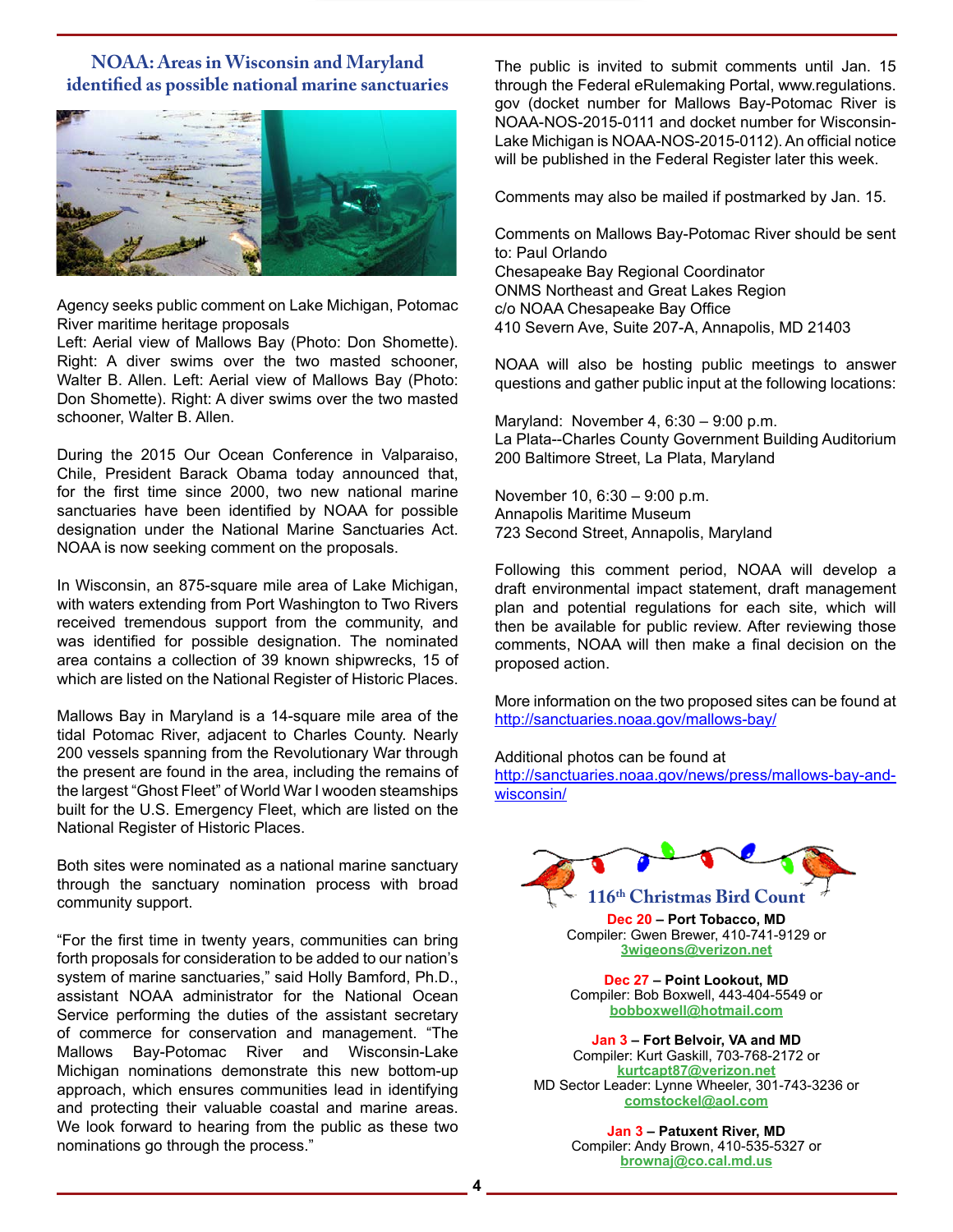# **Patuxent River NAS Field Trip by Kyle Rambo**

On Sunday, 13 September 2015, nine SMAS members joined leader Kyle Rambo for a half day field trip onto the Patuxent River Naval Air Station, which was advertised as a search for "grasspipers." Gray skies and patches of drizzle gave way to some decent weather as the crew piled into a government van (AKA - portable birding blind) and took off in search of their target species -- the Buff-breasted Sandpiper. It didn't take look to track down 3 juveniles of this beautiful shorebird -- a sandpiper that prefers foraging in short grass rather than along sandy beaches or mudflats, thus the nickname "grasspiper." Individuals were very cooperative and photogenic, offering eye-popping looks at distances as close as 10-15 yards! The birds became quite comfortable feeding or preening in close proximity to the van.

Buff-breasted Sandpipers migrate in small numbers through the Atlantic coastal states, with airports and sod farms being some of the best places to see them. The airfield at Pax River has been a reliable location to observe them for many years, since their discovery there in the 1990's. Also seen on the airfield were large numbers of Killdeer and Horned Larks, as well as some Eastern Meadowlarks -- all standard "airport birds."

This time of year is also the peak season for Bald Eagles, which accumulate here as a result of post-breeding dispersal and early migration. The group saw an estimated total of 56 Bald Eagles at various locations around the installation.

After departing the airfield, the leader escorted participants to a number of different areas around the coast, in search of other shorebirds and waterbirds, although shorebirds were difficult to find. A lone Solitary Sandpiper represented the only other representative of the *Charadriidae* family of birds. A large number of gulls and terns roosting on the Goose Creek fishing pier gave everyone an opportunity to study their various plumages, including a large number of Common Terns, with a few Forster's Terns mixed in. A total of 58 species were tallied for the morning outing. It was a great trip with a wonderful group of very knowledgeable and sociable birders!

For a full checklist, see this participant's eBird list: http://ebird.org/ebird/view/checklist?subID=S25014039



**Buff-breasted sandpiper Photo by: Bill Schmoker**

*Southern Maryland Audubon Society*

# ADOPT-A-RAPTOR

Foster Parents Needed!!



The Southern Maryland Audubon Society supports raptor conservation and research projects in the Southern Maryland area through the "Adopt-A-Raptor" Program. The program currently includes four species: **Osprey, Barn Owl, American Kestrel and Northern Saw-whet Owl**. Each bird is banded by a licensed bird bander with a serially numbered metal band, in cooperation with the U.S. Bird Banding Laboratory. A limited number of birds are available for adoption each year!

## **"Adopt-A-Nest" now available for Osprey, Barn Owl & Kestrels!**

## Adoptive "parents" will receive:

A certificate of adoption with the bird's band number, and location and date of banding.

Information on the ecology and migration patterns of the species

Any other pertinent information that may become available

## Your support helps provide:

- Barn Owl Nest Boxes
- Osprey Nesting Platforms
- Kestrel Nest Boxes
- Mist Nets or Banding Supplies

Complete the form below to "Adopt-A-Raptor" with the Southern Maryland Audubon Society

--------------------------------------------------------------------------------------------- *Mail completed form to: Melissa Boyle, Adopt-a-Raptor, 10455 Point Lookout Rd. Scotland, MD 20687*

Name:\_\_\_\_\_\_\_\_\_\_\_\_\_\_\_\_\_\_\_\_\_\_\_\_\_\_\_\_\_\_\_\_\_\_\_\_\_\_\_

as it should appear on Adoption Certificate

Address:

I wish to adopt:

 $(# of)$  Osprey, \$10 each / \$25 per nest

(# of) Barn Owl, \$25 each / \$50 per nest

(# of) Northern Saw-whet Owl, \$30 each

(# of) American Kestrel, \$35 each / \$75 per nest

\_\_\_\_\_\_\_\_\_\_\_\_\_\_\_\_\_\_\_\_\_\_\_\_\_\_\_\_\_\_\_\_\_\_\_\_\_\_\_\_\_\_\_\_

Amount Enclosed:

*Make checks payable to: Southern Maryland Audubon Society*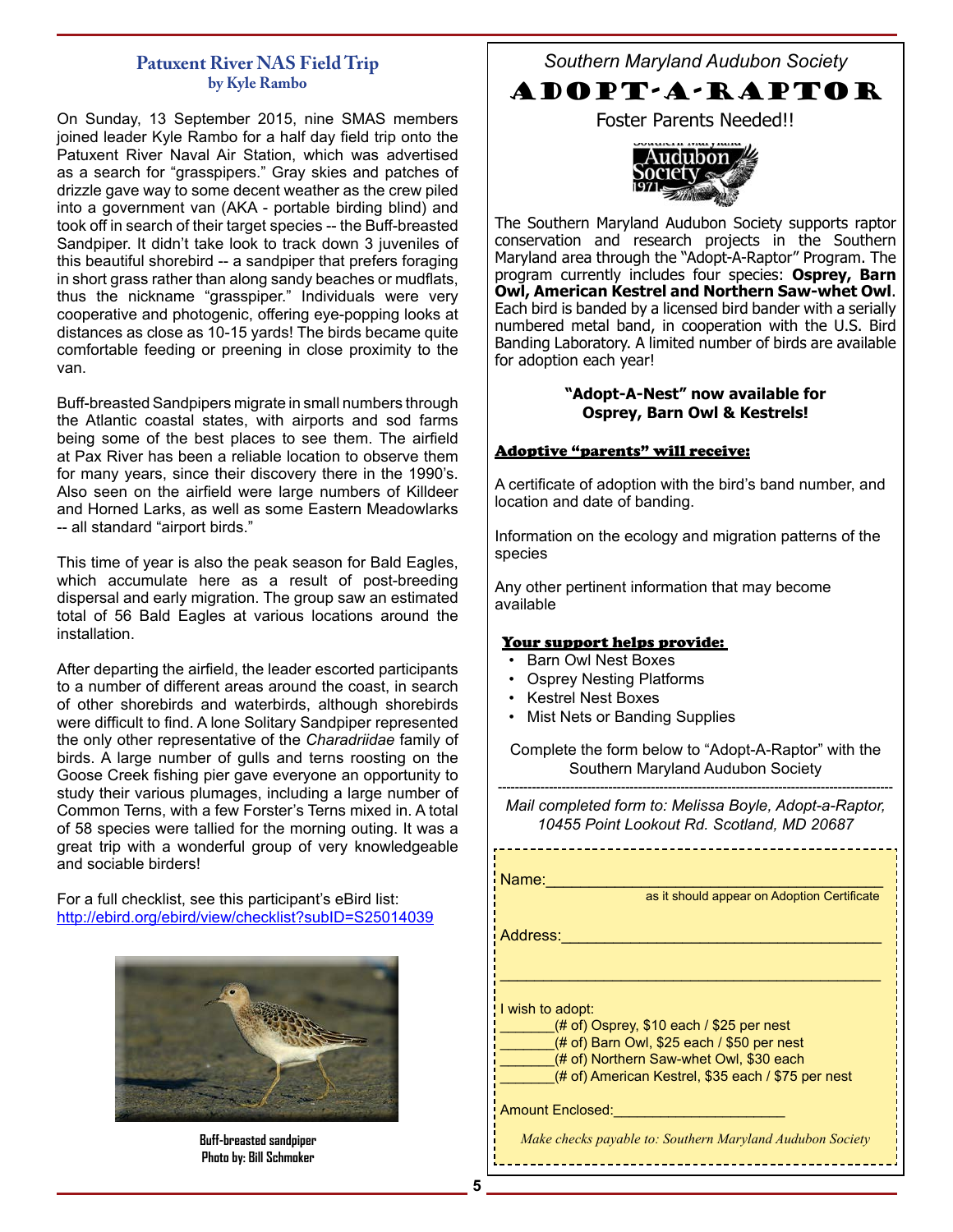# **Access Matters: Baltimore Booby-Viewing**

What follows is a report on a rarity that almost topped our front-running Slate-throated Redstart this month. This particular story, however, has an additional happy access lesson.

On 5 September, a Brown Booby was reported by Nico Sarbanes near the famous Fort McHenry in Baltimore Harbor. Then, nothing. But almost two weeks later, two Brown Boobies - an adult and an immature - were discovered elsewhere in the harbor, by birder and water-taxi captain, Deborah Rowan. The pair of Brown Boobies could be observed from shore, perching alongside cormorants on a rope between two ships, the Denebolla and the Antares, at Locust Point. One problem was that the two cargo ships were part of the U.S. Maritime Administration's Ready Reserve Fleet, and security issues were involved. Another problem was that the ships were about a half-mile away from the closest land-based point of observation!

Soon however, birders came up with ways to obtain better views of the boobies. Access was able to be gained via regular local harbor taxis, some of which would make slight detours to allow birders some better looks. Other birders used kayaks to get closer or even obtained rides on boats belonging to generous strangers! This story - with fine photos - is recounted in The Baltimore Sun:

http://www.baltimoresun.com/features/green/blog/bs-mdbrown-booby-20150921-story.html

On 20 September, arrangements were also made to transport visitors through the Downtown Sailing Center, a non-profit organization dedicated to bringing sailing to those who would normally not be able to experience sailing due to a lack of means, disability, or other factors. The DSC made a number of trips to show visitors the boobies in exchange for contributions to support their work.

The two Brown Boobies remained through 27 September. And the adult, at least, was observed through the end of the month.

This is another fine example of a way to facilitate birder access in a way that works for everyone. Birding Community E-bulletin Paul J. Baicich 410-992-9736 paul.baicich@verizon.net

# **Cool Internet Links!**

Migratory Connectivity Project (Smithsonian Migratory Bird Center initiative): You may appreciate important natural history information (and an initiative that, hopefully, leads to preservation/conservation of bird populations) present at: http://www.migratoryconnectivityproject.org/

Here's a resource/link to note which bird species are protected by a federal law: the Migratory Bird Treaty Act (MBTA), within the USFWS Migratory Bird Program: http://www.fws.gov/migratorybirds/RegulationsPolicies/ mbta/MBTANDX.HTML

NASA's Earth Observatory ran a very interesting, brief article on combining citizen science, conservation groups and satellite data to create "pop-up" habitats that are justin-time for migratory birds. This currently is for the Pacific Flyway. I'd love to know if anything like this is happening or planned in our region.

http://earthobservatory.nasa.gov/IOTD/view. php?id=86685&src=eoa-iotd

|        | <b>MEMBERSHIP APPLICATION</b>                                                                                                                                                                                                                                                                                                                                                                                  |
|--------|----------------------------------------------------------------------------------------------------------------------------------------------------------------------------------------------------------------------------------------------------------------------------------------------------------------------------------------------------------------------------------------------------------------|
| $\Box$ | Please enroll me as a member of the Southern Maryland Audubon Society. All of my membership dollars will help support local conservation<br>initiatives and enable us to provide southern Maryland teacher education scholarships to attend Hog Island, Audubon Camp in Maine.                                                                                                                                 |
|        | Individual/Family:<br>1year \$20 2year \$35 3year \$45<br>$\Box$<br>Lifetime Membership: __ \$500<br>$\Box$<br>$\Box$<br>Donation:                                                                                                                                                                                                                                                                             |
| $\Box$ | Please enroll me as a first time member of the National Audubon Society. You will automatically become a member of the Southern Maryland<br>Audubon Society. You will receive six issues of National's award winning Audubon Magazine. A fraction of my dues will be received to our chapter.<br>Your renewal information will come directly from the National Audubon Society.                                |
|        | <b>Introductory Offer:</b><br>$\Box$<br>$1$ year \$20                                                                                                                                                                                                                                                                                                                                                          |
|        | Name:                                                                                                                                                                                                                                                                                                                                                                                                          |
|        | Zip:<br>State:<br>City:                                                                                                                                                                                                                                                                                                                                                                                        |
| $\Box$ | Please enroll me for electronic delivery of our monthly newsletter The Osprey: ___ Email me a link to download the pdf, ___ Email me a notice it is<br>available on the website. My email address is: <b>effect to a controlled a controlled and controlled a</b> controlled a controlled a controlled a controlled a controlled a controlled a controlled a controlled a controlled a con<br>me a paper copy. |
|        |                                                                                                                                                                                                                                                                                                                                                                                                                |
|        | Please make your check payable to Southern Maryland Audubon Society or National Audubon Society.                                                                                                                                                                                                                                                                                                               |
|        | Mail to: Southern Maryland Audubon Society, P.O. Box 181, Bryans Road, MD 20616.                                                                                                                                                                                                                                                                                                                               |
|        | GREAT NEWS!! You can now go online and join SMAS via PayPal. Go to our website at somdaudubon.org for this new option.                                                                                                                                                                                                                                                                                         |
|        | 6                                                                                                                                                                                                                                                                                                                                                                                                              |